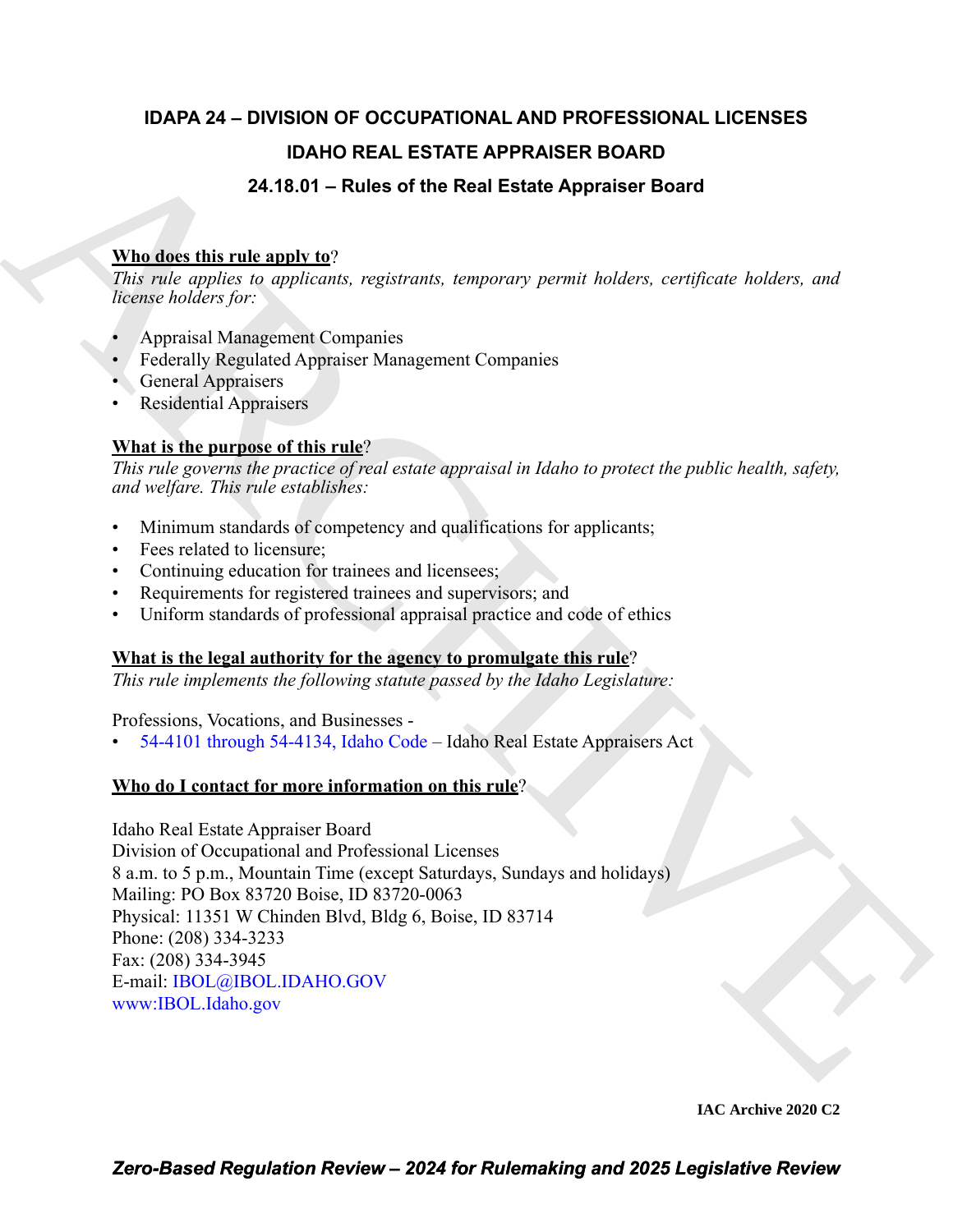# **Table of Contents**

| 24.18.01 - Rules of the Real Estate Appraiser Board                           |  |
|-------------------------------------------------------------------------------|--|
|                                                                               |  |
|                                                                               |  |
|                                                                               |  |
|                                                                               |  |
|                                                                               |  |
|                                                                               |  |
|                                                                               |  |
|                                                                               |  |
|                                                                               |  |
|                                                                               |  |
|                                                                               |  |
|                                                                               |  |
|                                                                               |  |
|                                                                               |  |
|                                                                               |  |
|                                                                               |  |
| 300. Licensed Residential Real Estate Appraiser Classification Appraiser      |  |
|                                                                               |  |
| 350. Certified Residential Real Estate Appraiser Classification Appraiser     |  |
|                                                                               |  |
| 400. Certified General Real Estate Appraiser Classification Appraiser         |  |
|                                                                               |  |
|                                                                               |  |
|                                                                               |  |
|                                                                               |  |
|                                                                               |  |
|                                                                               |  |
|                                                                               |  |
|                                                                               |  |
|                                                                               |  |
|                                                                               |  |
| 700. Uniform Standards Of Professional Appraisal Practice/Code Of Ethics.  14 |  |
|                                                                               |  |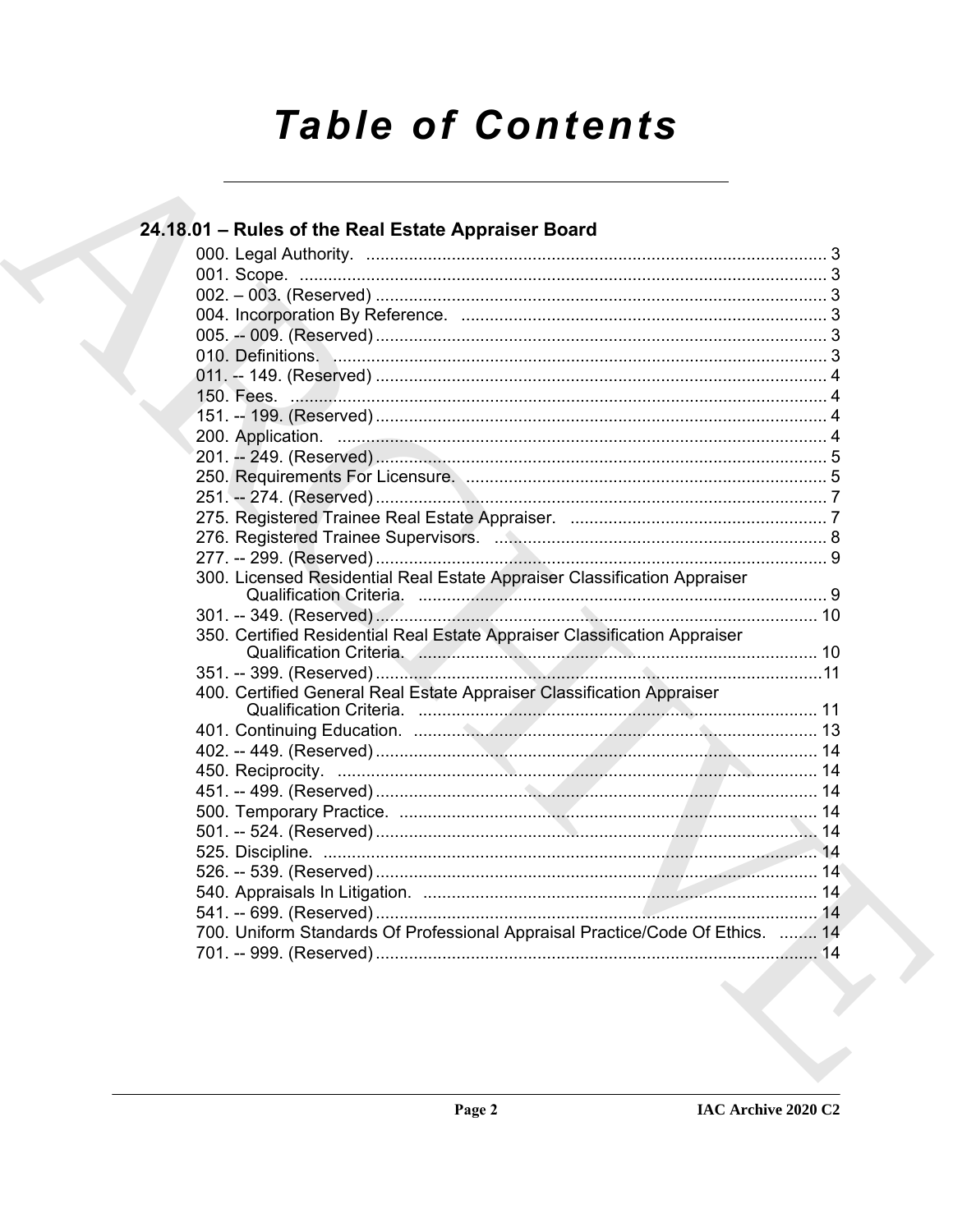#### **24.18.01 – RULES OF THE REAL ESTATE APPRAISER BOARD**

<span id="page-2-22"></span><span id="page-2-21"></span><span id="page-2-2"></span><span id="page-2-1"></span><span id="page-2-0"></span>

| 000. LEGAL AUTHORITY.<br>These rules are adopted under Section 54-4106, Idaho Code.<br>$(7-1-21)T$ |             |  |  |
|----------------------------------------------------------------------------------------------------|-------------|--|--|
| 001.<br>-SCOPE.<br>These rules govern the practice of real estate appraisal in Idaho.              | $(7-1-21)T$ |  |  |

#### <span id="page-2-3"></span>**002. – 003. (RESERVED)**

#### <span id="page-2-20"></span><span id="page-2-4"></span>**004. INCORPORATION BY REFERENCE.**

The document titled "Uniform Standards of Professional Appraisal Practice (USPAP)," 2020-2021 Edition, excluding standards 7, 8, 9, and 10, published by the Appraisal Foundation and effective January 1, 2020, is herein incorporated by reference and is available for review at the Board's office and may be purchased from the Appraisal Foundation, Distribution Center, P. O. Box 381, Annapolis Junction, MD 20701-0381. (7-1-21) (7-1-21)

#### <span id="page-2-5"></span>**005. -- 009. (RESERVED)**

#### <span id="page-2-7"></span><span id="page-2-6"></span>**010. DEFINITIONS.**

<span id="page-2-8"></span>**01.** Accredited. Accredited by the Commission on Colleges, a regional or national accreditation on, or by an accrediting agency that is recognized by the U.S. Secretary of Education. (7-1-21) association, or by an accrediting agency that is recognized by the U.S. Secretary of Education.

<span id="page-2-9"></span>**02. Advisory Committee**. A committee of state certified or licensed real estate appraisers appointed by the board to provide technical assistance relating to real estate appraisal standards and real estate appraiser experience, education and examination requirements that are appropriate for each classification of state certified or licensed real estate appraiser. (7-1-21)T

<span id="page-2-11"></span>**03. Appraiser Qualifications Board**. Appraiser Qualifications Board of the Appraisal Foundation es the qualifications criteria for licensing, certification and recertification of appraisers. (7-1-21)T establishes the qualifications criteria for licensing, certification and recertification of appraisers.

<span id="page-2-10"></span>**04. Appraisal Standards Board**. The Appraisal Standards Board of the Appraisal Foundation develops, publishes, interprets and amends the Uniform Standards of Professional Appraisal Practice (USPAP) on behalf of appraisers and users of appraisal services. (7-1-21) behalf of appraisers and users of appraisal services.

<span id="page-2-13"></span><span id="page-2-12"></span>**05.** Classroom Hour. Fifty (50) minutes out of each sixty (60) minute hour in a setting which may classroom, conference/seminar, on-line or a virtual classroom. (7-1-21) include a classroom, conference/seminar, on-line or a virtual classroom.

Here selective the Society of the Society of the Columb Control Control Control Control Control Control Control Control Control Control Control Control Control Control Control Control Control Control Control Control Contr **06. Field Real Estate Appraisal Experience**. Personal inspections of real property, assembly and analysis of relevant facts, and by the use of reason and the exercise of judgment, formation of objective opinions as to the market or other value of such properties or interests therein and preparation of written appraisal reports or other memoranda showing data, reasoning, and conclusion. Professional responsibility for the valuation function is essential. (7-1-21)T

<span id="page-2-14"></span>**07. FIRREA**. Title XI, Financial Institutions Reform, Recovery and Enforcement Act of 1989, as amended, was designed to ensure that more reliable appraisals are rendered in connection with federally related transactions.  $(7-1-21)T$ 

<span id="page-2-15"></span>**08.** Real Estate. In addition to the previous definition in Section 54-4104(12), Idaho Code, will also identified parcel or tract of land, including improvements, if any. (7-1-21) mean an identified parcel or tract of land, including improvements, if any.

<span id="page-2-16"></span>**09. Real Property**. In addition to the previous definition in Section 54-4104(12), Idaho Code, will also mean one or more defined interests, benefits, or rights inherent in the ownership of real estate.  $(7-1-21)T$ 

<span id="page-2-17"></span>**10. Residential Unit**. Real estate with a current highest and best use of a residential nature. A al unit includes a kitchen and a bathroom. (7-1-21) residential unit includes a kitchen and a bathroom.

<span id="page-2-18"></span>**11. Uniform Standards of Professional Appraisal Practice or USPAP**. Those uniform standards adopted by the Appraisal Foundation's Appraisal Standards Board. These standards may be altered, amended, interpreted, supplemented, or repealed by the Appraisal Standards Board (ASB) from time to time. (7-1-21)T interpreted, supplemented, or repealed by the Appraisal Standards Board (ASB) from time to time.

<span id="page-2-19"></span>**12. USPAP Course**. For the purposes of licensure and license renewal, any reference to the approved USPAP course means the National USPAP Course provided by Appraisal Qualifications Board Certified USPAP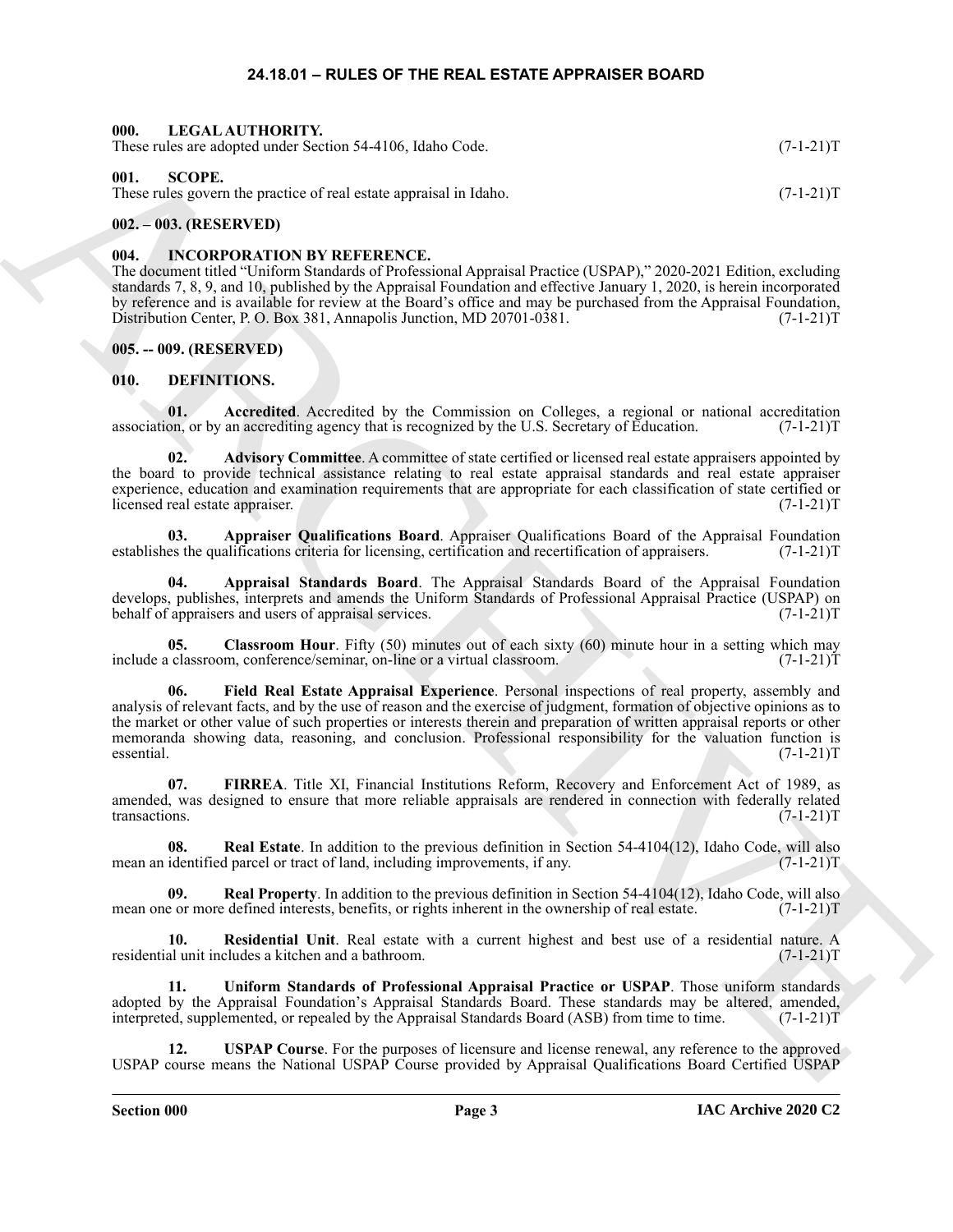#### <span id="page-3-6"></span><span id="page-3-0"></span>**011. -- 149. (RESERVED)**

#### <span id="page-3-7"></span><span id="page-3-1"></span>**150. FEES.**

| 13.<br>natural person or organization that meets the definition in Section 54-4122, Idaho Code, and is registered under the                                                                                                                                                                                                                                                                                                                                                                                                                                                                                                                                                                                                                                                                                                                        | Appraisal Management Company or AMC. Appraisal Management Company or AMC means a                                                                                                         |                                   |
|----------------------------------------------------------------------------------------------------------------------------------------------------------------------------------------------------------------------------------------------------------------------------------------------------------------------------------------------------------------------------------------------------------------------------------------------------------------------------------------------------------------------------------------------------------------------------------------------------------------------------------------------------------------------------------------------------------------------------------------------------------------------------------------------------------------------------------------------------|------------------------------------------------------------------------------------------------------------------------------------------------------------------------------------------|-----------------------------------|
| Idaho Appraisal Management Company Registration and Regulation Act.                                                                                                                                                                                                                                                                                                                                                                                                                                                                                                                                                                                                                                                                                                                                                                                |                                                                                                                                                                                          | $(7-1-21)T$                       |
| 011. -- 149. (RESERVED)                                                                                                                                                                                                                                                                                                                                                                                                                                                                                                                                                                                                                                                                                                                                                                                                                            |                                                                                                                                                                                          |                                   |
| FEES.<br>150.                                                                                                                                                                                                                                                                                                                                                                                                                                                                                                                                                                                                                                                                                                                                                                                                                                      |                                                                                                                                                                                          |                                   |
| Fees are non-refundable and established in accordance with Sections 54-4113, 54-4124, and 54-4134, Idaho Code, as<br>follows:                                                                                                                                                                                                                                                                                                                                                                                                                                                                                                                                                                                                                                                                                                                      |                                                                                                                                                                                          |                                   |
|                                                                                                                                                                                                                                                                                                                                                                                                                                                                                                                                                                                                                                                                                                                                                                                                                                                    |                                                                                                                                                                                          |                                   |
| <b>FEE TYPE</b>                                                                                                                                                                                                                                                                                                                                                                                                                                                                                                                                                                                                                                                                                                                                                                                                                                    | <b>AMOUNT</b><br>(Not to Exceed)                                                                                                                                                         | <b>RENEWAL</b><br>(Not to Exceed) |
| Application                                                                                                                                                                                                                                                                                                                                                                                                                                                                                                                                                                                                                                                                                                                                                                                                                                        | \$200                                                                                                                                                                                    |                                   |
| License                                                                                                                                                                                                                                                                                                                                                                                                                                                                                                                                                                                                                                                                                                                                                                                                                                            | \$100*                                                                                                                                                                                   | \$275*                            |
| <b>AMC Registration</b>                                                                                                                                                                                                                                                                                                                                                                                                                                                                                                                                                                                                                                                                                                                                                                                                                            | $$1,000**$                                                                                                                                                                               | \$900**                           |
| Reinstatement                                                                                                                                                                                                                                                                                                                                                                                                                                                                                                                                                                                                                                                                                                                                                                                                                                      | As provided in<br>Section 67-2614, Idaho Code                                                                                                                                            |                                   |
| <b>Application for Reciprocity</b>                                                                                                                                                                                                                                                                                                                                                                                                                                                                                                                                                                                                                                                                                                                                                                                                                 | \$200                                                                                                                                                                                    |                                   |
| Original license via Reciprocity                                                                                                                                                                                                                                                                                                                                                                                                                                                                                                                                                                                                                                                                                                                                                                                                                   | $$100*$                                                                                                                                                                                  |                                   |
| <b>Temporary Permit</b>                                                                                                                                                                                                                                                                                                                                                                                                                                                                                                                                                                                                                                                                                                                                                                                                                            | \$75                                                                                                                                                                                     |                                   |
| Trainee Registration                                                                                                                                                                                                                                                                                                                                                                                                                                                                                                                                                                                                                                                                                                                                                                                                                               | \$50                                                                                                                                                                                     |                                   |
| <b>Continuing Education</b><br><b>Provider Application</b>                                                                                                                                                                                                                                                                                                                                                                                                                                                                                                                                                                                                                                                                                                                                                                                         | \$100                                                                                                                                                                                    |                                   |
| <b>Examination and Reexamination</b>                                                                                                                                                                                                                                                                                                                                                                                                                                                                                                                                                                                                                                                                                                                                                                                                               | As charged by the provider                                                                                                                                                               |                                   |
| 01.<br>asterisk (*) include forty dollars (\$40) to be submitted by the state to the federal government. Title XI, Section 1109<br>of the FIRREA as amended requires each state to submit a roster listing of state licensed appraisers to the Appraisal<br>Subcommittee of the Federal Financial Institutions Examination Council "no less than annually." The state is also<br>required to collect from such individuals who perform appraisals in federally related transactions an annual registry<br>fee of "not more than eighty-five dollars (\$85)," such fees to be transmitted by the state to the federal government on<br>an annual basis. This fee is subject to change by the Appraisal Subcommittee.<br>02.<br>asterisks (**) do not include additional fees assessed pursuant to Title XI, Section 1109 of the FIRREA, as amended, | Fees Followed by One Asterisk (*) Means. Proposed fees for these categories marked with an<br>Fees Followed by Two Asterisks (**) Means. The fees for the categories marked with two (2) | $(7-1-21)T$                       |
| including, but not limited to, an AMC registry fee, such fees to be collected from AMCs by the state and transmitted<br>to the federal government on an annual basis.                                                                                                                                                                                                                                                                                                                                                                                                                                                                                                                                                                                                                                                                              |                                                                                                                                                                                          | $(7-1-21)T$                       |
| 151. -- 199. (RESERVED)                                                                                                                                                                                                                                                                                                                                                                                                                                                                                                                                                                                                                                                                                                                                                                                                                            |                                                                                                                                                                                          |                                   |
| 200.<br><b>APPLICATION.</b>                                                                                                                                                                                                                                                                                                                                                                                                                                                                                                                                                                                                                                                                                                                                                                                                                        |                                                                                                                                                                                          |                                   |
|                                                                                                                                                                                                                                                                                                                                                                                                                                                                                                                                                                                                                                                                                                                                                                                                                                                    |                                                                                                                                                                                          |                                   |

 $(7-1-21)T$ 

#### <span id="page-3-9"></span><span id="page-3-8"></span><span id="page-3-2"></span>**151. -- 199. (RESERVED)**

#### <span id="page-3-5"></span><span id="page-3-4"></span><span id="page-3-3"></span>**200. APPLICATION.**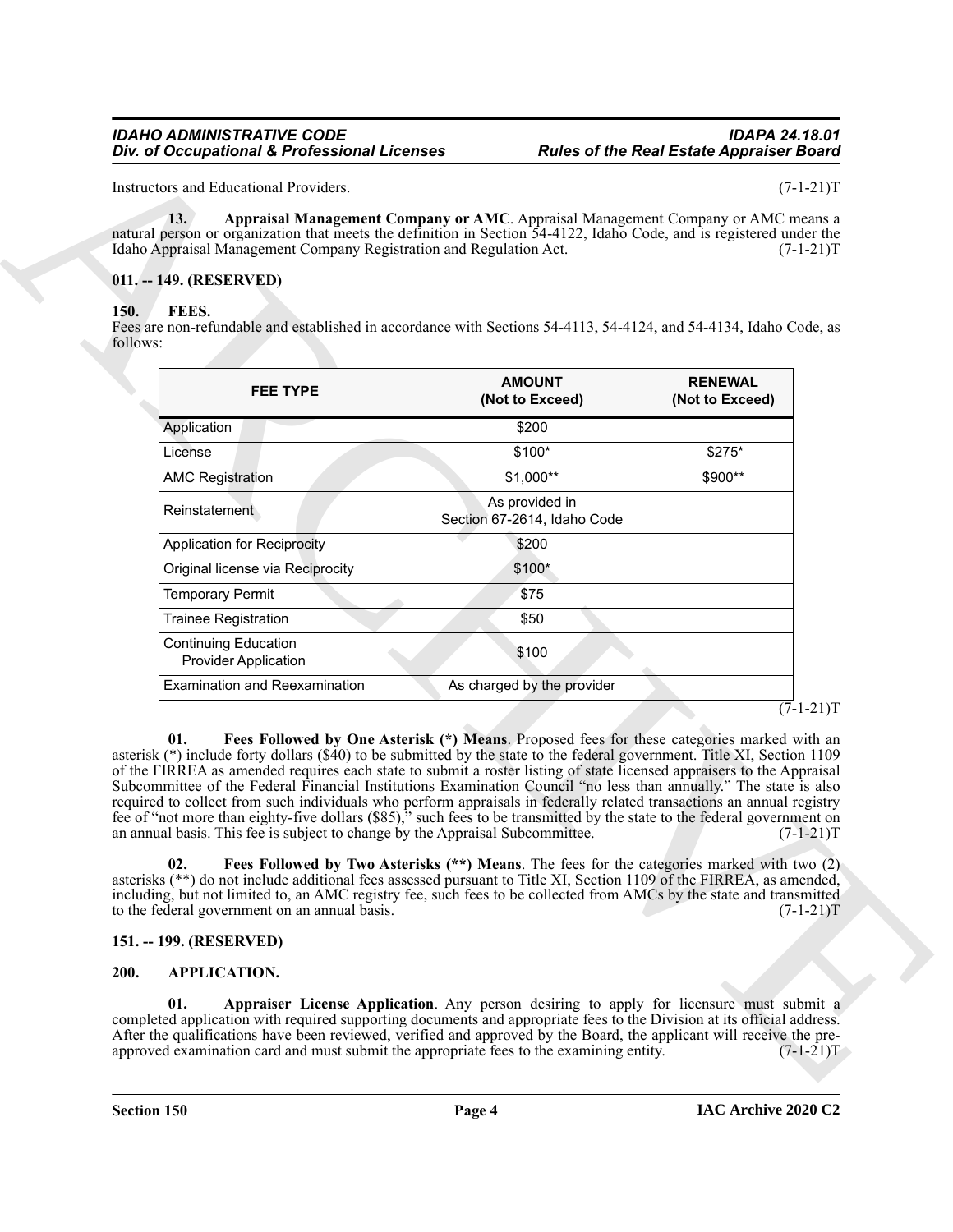#### <span id="page-4-4"></span><span id="page-4-2"></span><span id="page-4-0"></span>**201. -- 249. (RESERVED)**

#### <span id="page-4-6"></span><span id="page-4-5"></span><span id="page-4-1"></span>**250. REQUIREMENTS FOR LICENSURE.**

<span id="page-4-3"></span>

|                                    | Div. of Occupational & Professional Licenses                                                         | <b>Rules of the Real Estate Appraiser Board</b>                                                                                                                                                                                                                                                                                                                                                                                                                                                                                                                                                                                                                                                |                            |
|------------------------------------|------------------------------------------------------------------------------------------------------|------------------------------------------------------------------------------------------------------------------------------------------------------------------------------------------------------------------------------------------------------------------------------------------------------------------------------------------------------------------------------------------------------------------------------------------------------------------------------------------------------------------------------------------------------------------------------------------------------------------------------------------------------------------------------------------------|----------------------------|
| 02.                                | required education and experience requirements.                                                      | Eligibility for Examination. The qualified applicant will be sent notification on how to register for<br>the examination subsequent to the determination of eligibility based on documentation that the applicant has met the                                                                                                                                                                                                                                                                                                                                                                                                                                                                  | $(7-1-21)T$                |
| 03.                                |                                                                                                      | Trainee Registration Application. Any person desiring registration as a trainee must submit a<br>completed application with required supporting documents and appropriate fees to the Division at its official address.                                                                                                                                                                                                                                                                                                                                                                                                                                                                        | $(7-1-21)T$                |
| 04.<br>address.                    |                                                                                                      | AMC Registration Application. Any person or organization desiring registration as an AMC must<br>submit a completed application with required supporting documents and appropriate fees to the Division at its official                                                                                                                                                                                                                                                                                                                                                                                                                                                                        | $(7-1-21)T$                |
| 201. -- 249. (RESERVED)            |                                                                                                      |                                                                                                                                                                                                                                                                                                                                                                                                                                                                                                                                                                                                                                                                                                |                            |
| <b>250.</b><br>350, and 400 below. | REQUIREMENTS FOR LICENSURE.                                                                          | All applicants for licensure in any real estate appraiser classification must comply with the following education,<br>experience and examination requirements in addition to meeting those requirements set forth in Sections 275, 300,                                                                                                                                                                                                                                                                                                                                                                                                                                                        | $(7-1-21)T$                |
| 01.                                | Required Core Curriculum as outlined by the Appraisal Qualification Board.                           | Education. Classroom hours will be credited only for courses with content that follows the                                                                                                                                                                                                                                                                                                                                                                                                                                                                                                                                                                                                     | $(7-1-21)T$                |
| a.                                 | not acceptable. The testing must be in compliance with the examination requirements of this section. | Credit toward the classroom hour requirement may only be granted where the length of the<br>educational offering is at least fifteen (15) hours, and the individual successfully completes a closed-book<br>examination pertinent to the educational offering. In addition, distance education courses intended for use as<br>qualifying education must include a written, closed-book final examination - proctored by an official approved by the<br>college or university or by the sponsoring organization. The term "written" as used herein refers to an exam that<br>might be written on paper or administered electronically on a computer workstation or other device. Oral exams are | $(7-1-21)T$                |
| b.                                 | Credit for the classroom hour requirement may be obtained from the following:                        |                                                                                                                                                                                                                                                                                                                                                                                                                                                                                                                                                                                                                                                                                                | $(7-1-21)T$                |
| i.                                 | Colleges or Universities.                                                                            |                                                                                                                                                                                                                                                                                                                                                                                                                                                                                                                                                                                                                                                                                                | $(7-1-21)T$                |
| ii.                                | Community or Junior Colleges.                                                                        |                                                                                                                                                                                                                                                                                                                                                                                                                                                                                                                                                                                                                                                                                                | $(7-1-21)T$                |
| iii.                               | Courses approved by the Appraisal Qualifications Board.                                              |                                                                                                                                                                                                                                                                                                                                                                                                                                                                                                                                                                                                                                                                                                | $(7-1-21)T$                |
| iv.                                | State or Federal Agencies or Commissions.                                                            |                                                                                                                                                                                                                                                                                                                                                                                                                                                                                                                                                                                                                                                                                                | $(7-1-21)T$                |
| V.                                 | Other providers approved by the Board.                                                               |                                                                                                                                                                                                                                                                                                                                                                                                                                                                                                                                                                                                                                                                                                | $(7-1-21)T$                |
| educational requirements.          |                                                                                                      | Only those courses completed preceding the date of application will be accepted for meeting                                                                                                                                                                                                                                                                                                                                                                                                                                                                                                                                                                                                    | $(7-1-21)T$                |
| d.                                 | attending the course will not be accepted.                                                           | Course credits that are obtained from the course provider by challenge examination without                                                                                                                                                                                                                                                                                                                                                                                                                                                                                                                                                                                                     |                            |
|                                    |                                                                                                      |                                                                                                                                                                                                                                                                                                                                                                                                                                                                                                                                                                                                                                                                                                |                            |
| e.<br>Estate from:                 |                                                                                                      | Credit toward education requirements may be obtained through completion of a degree in Real                                                                                                                                                                                                                                                                                                                                                                                                                                                                                                                                                                                                    | $(7-1-21)T$<br>$(7-1-21)T$ |
| i.                                 | Advance Collegiate Schools of Business; or                                                           | An accredited degree-granting college or university that has been approved by the Association to                                                                                                                                                                                                                                                                                                                                                                                                                                                                                                                                                                                               | $(7-1-21)T$                |
| ii.                                | and whose curriculum has been reviewed and approved by the Appraiser Qualifications Board.           | A regional or national accreditation agency that is recognized by the U.S. Secretary of Education                                                                                                                                                                                                                                                                                                                                                                                                                                                                                                                                                                                              | $(7-1-21)T$                |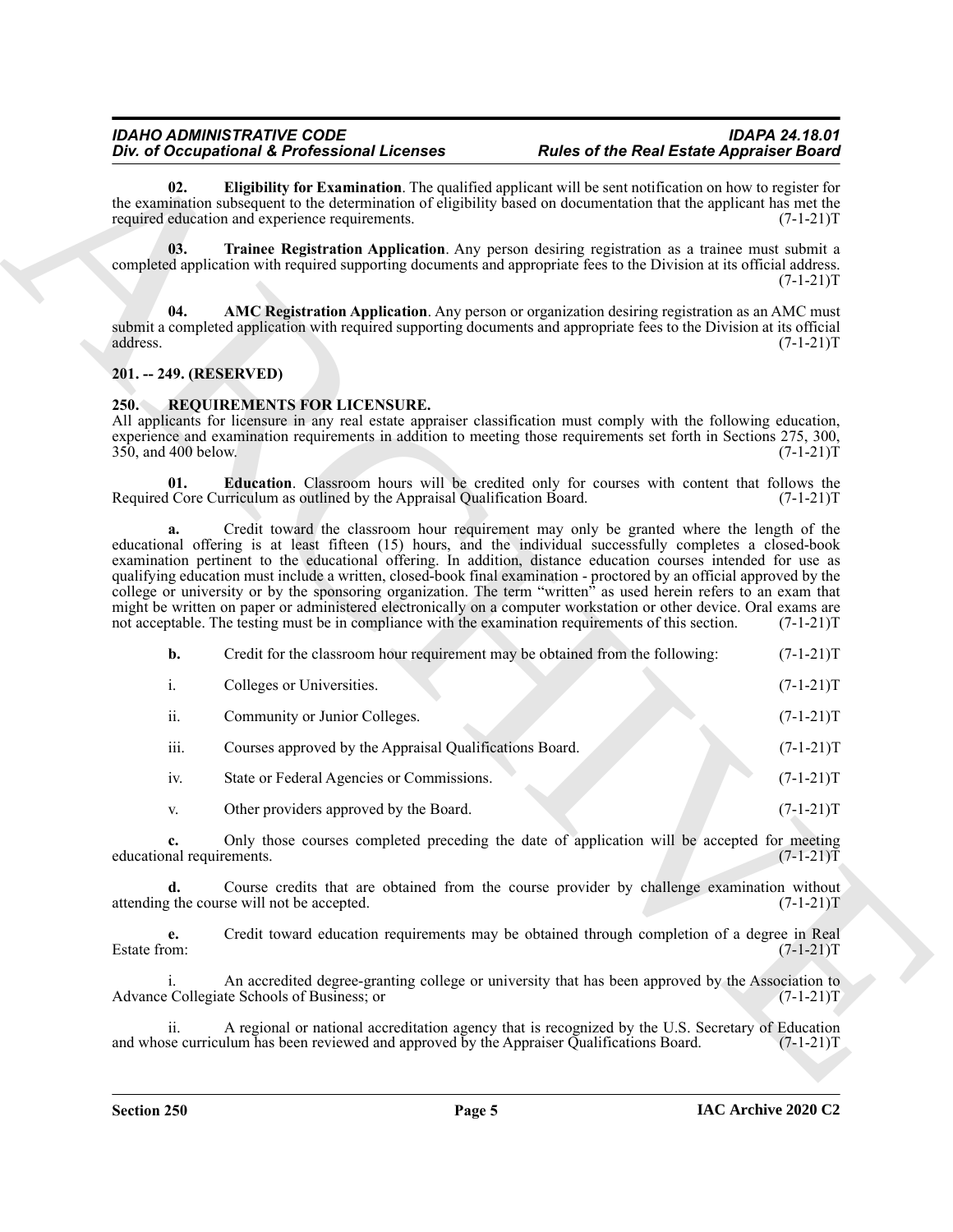<span id="page-5-0"></span>
$$
02. Experience. (7-1-21)T
$$

| Div. of Occupational & Professional Licenses |                                                                                                                                                                                                                                                                                                                                             | <b>Rules of the Real Estate Appraiser Board</b> |                                           |
|----------------------------------------------|---------------------------------------------------------------------------------------------------------------------------------------------------------------------------------------------------------------------------------------------------------------------------------------------------------------------------------------------|-------------------------------------------------|-------------------------------------------|
| f.                                           | Applicants with a college degree from a foreign country may have their education evaluated for<br>equivalency by one $(1)$ of the following:                                                                                                                                                                                                |                                                 | $(7-1-21)T$                               |
| i.                                           | An accredited, degree-granting domestic college or university;                                                                                                                                                                                                                                                                              |                                                 | $(7-1-21)T$                               |
| ii.                                          | The American Association of Collegiate Registrars and Admissions Officers (AACRAO);                                                                                                                                                                                                                                                         |                                                 | $(7-1-21)T$                               |
| 111.                                         | A foreign degree credential evaluation services company that is a member of the National<br>Association of Credential Evaluation Services (NACES); or                                                                                                                                                                                       |                                                 | $(7-1-21)T$                               |
| iv.                                          | A foreign degree credential evaluation service company that provides equivalency evaluation<br>reports accepted by an accredited degree-granting domestic college or university or by a state licensing board that<br>issues credentials in another discipline.                                                                             |                                                 | $(7-1-21)T$                               |
| 02.                                          | <b>Experience.</b>                                                                                                                                                                                                                                                                                                                          |                                                 | $(7-1-21)T$                               |
| a.                                           | The work product claimed for experience credit must be in conformity with USPAP.                                                                                                                                                                                                                                                            |                                                 | $(7-1-21)T$                               |
| b.                                           | All appraisal experience must be obtained as a registered trainee or as a licensed appraiser. At least<br>five hundred (500) hours in no less than three (3) months must be obtained in Idaho pursuant to these rules. The<br>Board will only consider experience from other jurisdictions with substantially equal requirements.           |                                                 | $(7-1-21)T$                               |
| considered for evaluation.                   | Only experience gained during the five (5) years immediately preceding application will be                                                                                                                                                                                                                                                  |                                                 | $(7-1-21)T$                               |
|                                              | Acceptable non field appraisal experience includes, but is not limited to the following: Fee and<br>Staff appraisal analysis, ad valorem tax appraisal, condemnation appraisal, technical review appraisal, appraisal<br>analysis, review appraisal, real estate counseling, highest and best use analysis, and feasibility analysis/study. |                                                 | $(7-1-21)T$                               |
| e.                                           | Each applicant applying for licensure must verify completion of the required experience via<br>affidavit, under oath subject to penalty of perjury, and notarized on a form provided by the Board.                                                                                                                                          |                                                 | $(7-1-21)T$                               |
| must include the following:                  | The Board requires submission of a log that details hours claimed for experience credit. The log                                                                                                                                                                                                                                            |                                                 | $(7-1-21)T$                               |
| (1)                                          | Type of property;                                                                                                                                                                                                                                                                                                                           |                                                 | $(7-1-21)T$                               |
| (2)                                          | Address of the property;                                                                                                                                                                                                                                                                                                                    |                                                 | $(7-1-21)T$                               |
| (3)                                          | Report date;                                                                                                                                                                                                                                                                                                                                |                                                 | $(7-1-21)T$                               |
| (4)                                          | Description of work performed;                                                                                                                                                                                                                                                                                                              |                                                 | $(7-1-21)T$                               |
| (5)                                          | Number of work hours;                                                                                                                                                                                                                                                                                                                       |                                                 | $(7-1-21)T$                               |
| (6)                                          | Complexity;                                                                                                                                                                                                                                                                                                                                 |                                                 | $(7-1-21)T$                               |
|                                              |                                                                                                                                                                                                                                                                                                                                             |                                                 |                                           |
| (7)                                          | Approaches to value;                                                                                                                                                                                                                                                                                                                        |                                                 |                                           |
| (8)                                          | Appraised value;                                                                                                                                                                                                                                                                                                                            |                                                 |                                           |
| (9)                                          | Scope of supervising appraiser's review; and                                                                                                                                                                                                                                                                                                |                                                 | $(7-1-21)T$<br>$(7-1-21)T$<br>$(7-1-21)T$ |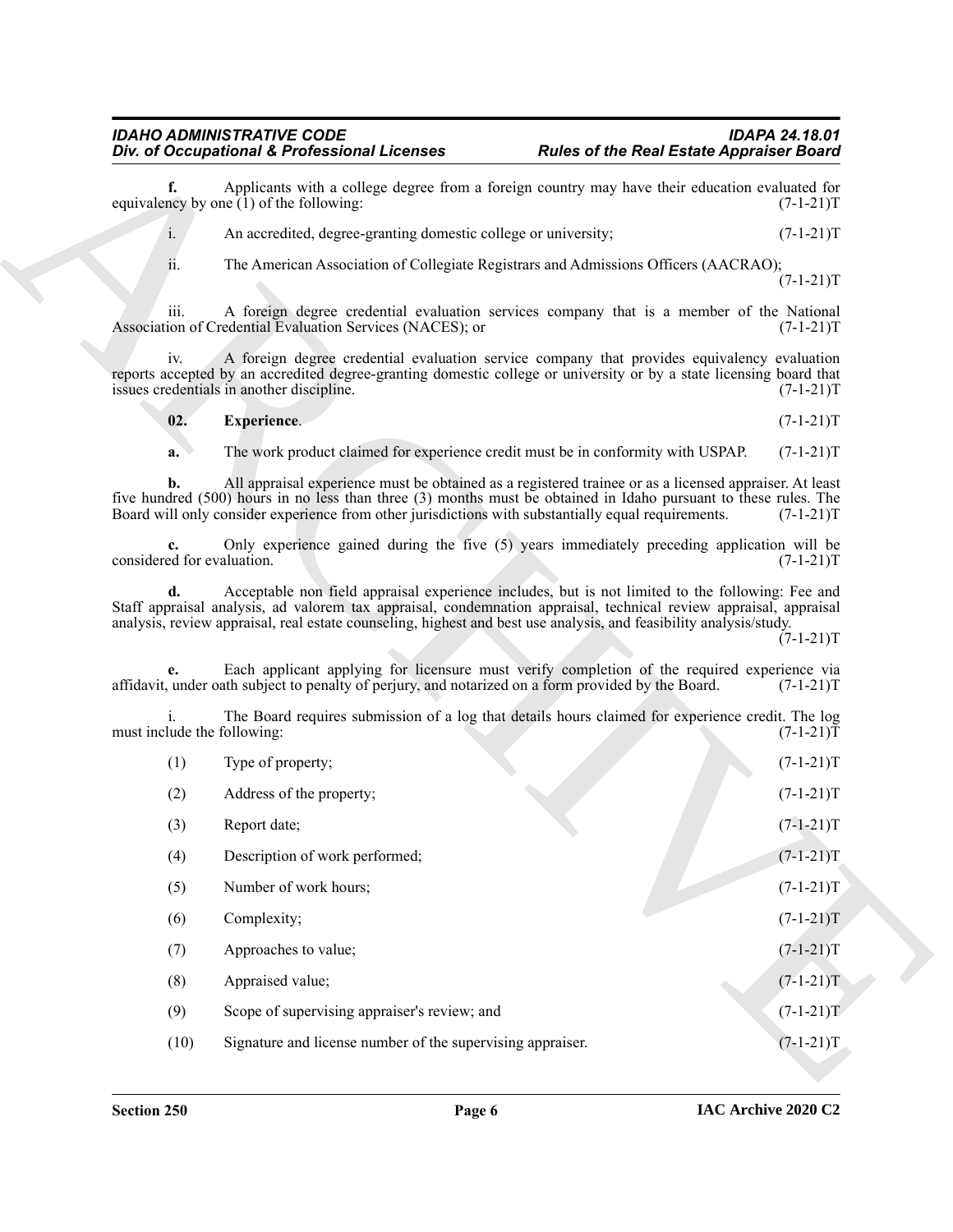ii. The Board reserves the right to contact an employer for confirmation of length and extent of ce claimed. This may require an employer to submit appraisal reports and/or an affidavit.  $(7-1-21)$ T experience claimed. This may require an employer to submit appraisal reports and/or an affidavit.

iii. The Board may request submission of written reports or file memoranda that substantiate an applicant's claim for experience credit. (7-1-21)T

**f.** Ad valorem tax appraisers must demonstrate the use of techniques to value properties similar to those used by appraisers and effectively use the process as defined in Subsection 010.06, Field Real Estate Appraisal Experience in order to receive experience credit. (7-1-21)T

<span id="page-6-5"></span>**03. Examination**. Successful completion of an examination appropriate to the license classification being applied for and approved by the Board pursuant to the guidelines of the Appraisal Qualifications Board.

 $(7-1-21)T$ 

#### <span id="page-6-0"></span>**251. -- 274. (RESERVED)**

#### <span id="page-6-2"></span><span id="page-6-1"></span>**275. REGISTERED TRAINEE REAL ESTATE APPRAISER.**

<span id="page-6-3"></span>**01.** Qualification. Each applicant for registration as an appraiser trainee must meet the following ents:  $(7-1-21)T$ requirements:

**a.** Education. Within the five-year period preceding application, all applicants for registration as a trainee must document completion of at least seventy-five (75) classroom hours of courses in subjects related to real estate appraisal as follows: (7-1-21)T

The d Occupational K Poles also the sensitive and the sensitive and the sensitive and the sensitive and the sensitive and the sensitive and the sensitive and the sensitive and the sensitive and the sensitive and the sensi i. Basic Appraisal Principles - not less than thirty (30) hours specifically including Real Property Concepts and Characteristics, Legal Considerations, Influences on Real Estate Values, Types of Value, Economic Principles, Overview of Real Estate Markets and Analysis, and Ethics and How They Apply in Appraisal Theory and Practice; and (7-1-21)T

ii. Basic Appraisal Procedures - not less than thirty (30) hours specifically including Overview of hes to Value, Valuation Procedures, Property Description, and Residential Applications; and (7-1-21)T Approaches to Value, Valuation Procedures, Property Description, and Residential Applications; and

iii. National USPAP Course - not less than fifteen  $(15)$  hours.  $(7-1-21)$ T

**b.** Experience. All applicants for registration as a trainee must retain and identify at least one (1) supervisor as required by law and rule. (7-1-21) qualified supervisor as required by law and rule.

Examination. Each trainee applicant shall document successful passage of examinations in each of ourses required for registration as a trainee.  $(7-1-21)$ the prerequisite courses required for registration as a trainee.

**d.** Prior to registration as an appraiser trainee, each trainee applicant must complete a trainee appraiser course that complies with the content requirements established by the Appraisal Qualifications Board. This course is<br>in addition to the education requirements set forth in Section 275. (7-1-21) in addition to the education requirements set forth in Section 275.

<span id="page-6-4"></span>**Scope and Practice**. An Appraiser Trainee shall not be involved in the appraisal of any property that exceeds the lawful scope of practice of the supervising appraiser. The appraiser trainee shall be subject to USPAP. (7-1-21)T USPAP.  $(7-1-21)$ T

**a.** Each appraiser trainee is permitted to have more than one (1) supervising appraiser provided a ing appraiser is not registered to more than three (3) trainees at any one (1) time. (7-1-21) supervising appraiser is not registered to more than three  $(3)$  trainees at any one  $(1)$  time.

**b.** An appraisal log shall be maintained for each supervising appraiser by the appraiser trainee and lude no less than the requirements outlined in Subsection 250.02.e.i. for each appraisal. (7-1-21)T shall include no less than the requirements outlined in Subsection  $250.02$ .e.i. for each appraisal.

**c.** An appraiser trainee shall be entitled to obtain copies of all appraisal reports prepared by the  $(7-1-21)$ T trainee.  $(7-1-21)T$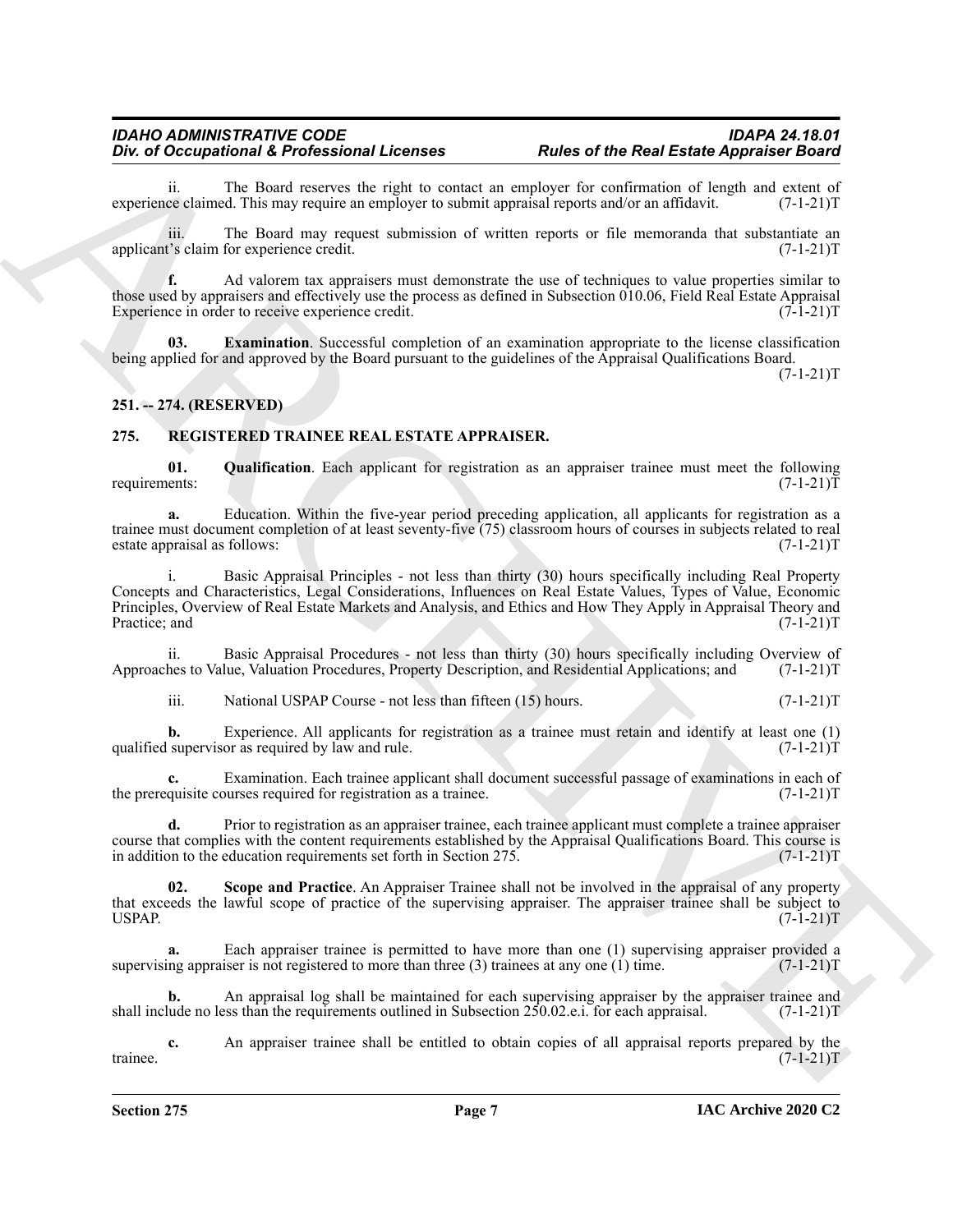<span id="page-7-1"></span>**03. Continuing Education**. Prior to the second renewal and for each continuing education cycle r as provided in Section 275 of this rule, an appraiser trainee shall be required to obtain: (7-1-21) thereafter as provided in Section 275 of this rule, an appraiser trainee shall be required to obtain:

**a.** The equivalent of thirty (30) classroom hours of instruction in approved courses or seminars during the twenty-four (24) month period preceding the renewal. Once every twenty-four (24) months, registered appraiser trainees will be required to attend an approved seven-hour USPAP update course or the equivalent. The course must<br>cover the most recent USPAP edition. (7-1-21)T cover the most recent USPAP edition.

**b.** All continuing education shall be in compliance with Subsections 401.01 through 401.05. If the licensee completes two (2) or more courses having substantially the same content during any one (1) continuing education cycle, the licensee only will receive continuing education credit for one (1) of the courses.  $(7-1$ education cycle, the licensee only will receive continuing education credit for one  $(1)$  of the courses.

One of Occupational & Professional Licenses<br>
But of the Real Easte Appearance Board<br>
Survey of the Real Easter Appearance Board<br>
Survey of the Real Easter Appearance Board<br>
Survey of the Survey of the Real Counter of the **c.** Continuing education credit may also be granted for participation, other than as a student, in appraisal educational processes and programs. Examples of activities for which credit may be granted are teaching, program development, authorship of textbooks, or similar activities that are determined to be equivalent to obtaining continuing education. Credit for educational processes and programs continuing education shall not exceed one-half (1/2) of the total continuing education credits required for a renewal period. (7-1-21)  $(1/2)$  of the total continuing education credits required for a renewal period.

**d.** The purpose of continuing education is to ensure that the appraiser trainee participates in a program trains and increases skill, knowledge and competence in real estate appraising. (7-1-21) that maintains and increases skill, knowledge and competence in real estate appraising.

<span id="page-7-2"></span>**04. Renewal and Reinstatement**. An appraiser trainee shall renew their registration annually as set forth in Section 67-2614, Idaho Code, and may reinstate after expiration as provided in Section 67-2614, Idaho Code. Beginning July 1, 2017, an individual may only be registered as an appraiser trainee for a maximum period of five (5) vears, unless approved by the Board for good cause. years, unless approved by the Board for good cause.

#### <span id="page-7-0"></span>**276. REGISTERED TRAINEE SUPERVISORS.**

<span id="page-7-4"></span><span id="page-7-3"></span>

| - 01. | <b>Registered Trainee Supervisor Requirements.</b> | $(7-1-21)T$ |
|-------|----------------------------------------------------|-------------|
|       |                                                    |             |

**a.** A supervising appraiser shall: (7-1-21)T

i. Hold a current Idaho license as a Certified Residential Appraiser or as a Certified General<br>r when supervising a trainee registered in Idaho. (7-1-21) Appraiser when supervising a trainee registered in Idaho.

ii. Have held a current and unrestricted license as a Certified Residential Appraiser or a Certified General Appraiser for at least three (3) years prior to providing supervision; and; (7-1-21) T

iii. Submit evidence of completion of an approved four-hour (4) continuing education course regarding of a supervising appraiser. the role of a supervising appraiser.

iv. Not have been disciplined by the Board or any other state or jurisdiction within the previous four <br>(7-1-21)T  $(4)$  years; and

v. Not supervise more than three  $(3)$  appraiser trainees at one time; and  $(7-1-21)$ T

vi. Be responsible for the training and direct supervision of the appraiser trainee; and (7-1-21)T

vii. Accept responsibility for all appraiser trainee appraisal reports by signing and certifying that the in compliance with USPAP; and  $(7-1-21)$ T report is in compliance with USPAP; and

viii. Review and sign all appraiser trainee appraisal report(s); and  $(7-1-21)$ T

ix. Personally inspect each appraised property with the appraiser trainee until the supervising appraiser determines the appraiser trainee is competent in accordance with the Competency Provision of USPAP for the property type. (7-1-21)T property type.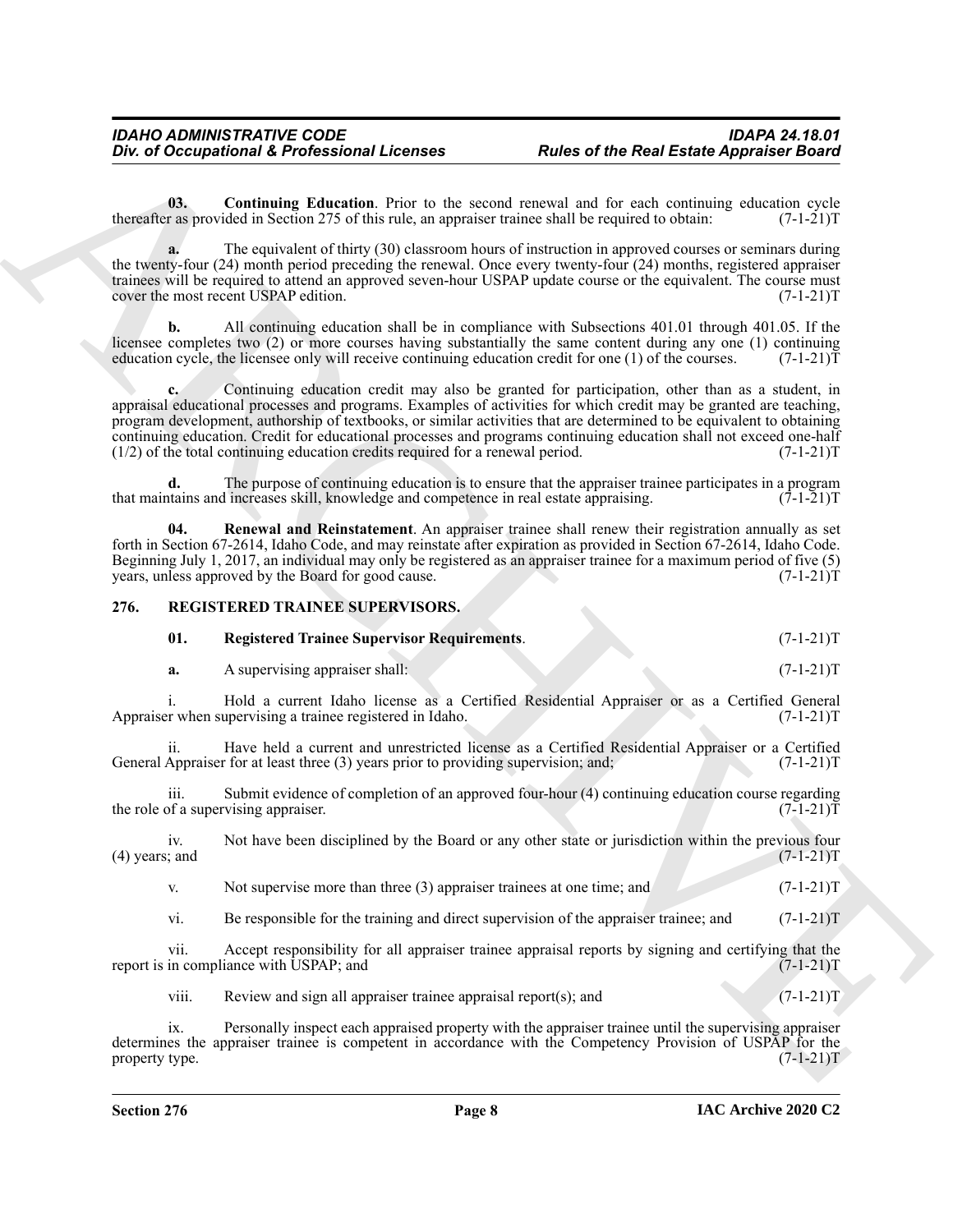**b.** An accurate, current and complete appraisal experience log shall be maintained jointly by the ng appraiser and the appraiser trainee as outlined in Subsection 250.02.e.i. (7-1-21) supervising appraiser and the appraiser trainee as outlined in Subsection 250.02.e.i.

|  | A supervising appraiser may not continue to supervise if: |  |  |  |  |
|--|-----------------------------------------------------------|--|--|--|--|
|--|-----------------------------------------------------------|--|--|--|--|

i. The appraiser ceases to meet supervisor requirements; or (7-1-21)T

ii. The appraiser is disciplined, unless the board grants a waiver and a waiver may be subject to is set by the board.  $(7-1-21)T$ conditions set by the board.

#### <span id="page-8-0"></span>**277. -- 299. (RESERVED)**

#### <span id="page-8-2"></span><span id="page-8-1"></span>**300. LICENSED RESIDENTIAL REAL ESTATE APPRAISER CLASSIFICATION APPRAISER QUALIFICATION CRITERIA.**

One of Occupational & Professional Licenses<br>
Note of the Real Easte Appearance Board<br>
Archives Archives and the state of the Real Eastes Appearance Board<br>
Note that a control of the state of the state of the state of the The state licensed residential real estate appraiser classification applies to the appraisal of residential real property consisting of one (1) to four (4) non-complex residential units having a transaction value less than one million dollars (\$1,000,000) and complex one (1) to four (4) residential units having a transaction value less than two hundred fifty thousand dollars (\$250,000). Applicants must meet the following education, experience and examination requirements in addition to complying with Section 250. Subsequent to being licensed, every licensee must annually meet the continuing education requirement. (7-1-21)T

**01. Education**. As a prerequisite to taking the examination for licensure as an Idaho Licensed ial Real Estate Appraiser, each applicant shall: (7-1-21) Residential Real Estate Appraiser, each applicant shall:

<span id="page-8-3"></span>**a.** Document registration as an Appraiser Trainee; and (7-1-21)T

**b.** Document the successful completion of not less than seventy-five (75) classroom hours of courses ts related to real estate appraisal as follows:  $(7-1-21)$ in subjects related to real estate appraisal as follows:

i. Residential Market Analysis and Highest and Best Use – not less than fifteen (15) hours; and  $(7-1-21)T$ 

ii. Residential Appraiser Site Valuation and Cost Approach – not less than fifteen (15) hours; and  $(7-1-21)T$ 

iii. Residential Sales Comparison and Income Approaches – not less than thirty (30) hours specifically including: Valuation Principles and Procedures – Sales Comparison Approach; Valuation Principles and Procedures – Income Approach; Finance and Cash Equivalency; Financial Calculator Introduction; Identification, Derivation and Measurement of Adjustments; Gross Rent Multipliers; Partial Interests; Reconciliation; and Case Studies; and  $(7-1-21)T$ 

iv. Residential Report Writing and Case Studies – not less than fifteen (15) hours specifically including: Writing and Reasoning Skills; Common Writing Problems; Form Reports; Report Óptions and USPAP<br>Compliance; Case Studies. (7-1-21)T Compliance; Case Studies.

<span id="page-8-5"></span>**02.** Experience. Prerequisite to sit for the examination: (7-1-21)T

**a.** Document one thousand (1,000) hours of supervised appraisal experience as a registered Appraiser Trainee in no less than six (6) months. Experience documentation in the form of reports or file memoranda should be available to support the claim for experience. (7-1-21) available to support the claim for experience.

**b.** Of the required one thousand (1,000) hours, the applicant must accumulate a minimum of seven hundred-fifty (750) hours from field real estate appraisal experience. The balance of two hundred-fifty (250) hours may include non-field experience, refer to Subsection 250.02.d. (7-1-21) may include non-field experience, refer to Subsection 250.02.d.

<span id="page-8-4"></span>**03. Examination**. Successful completion of the Licensed Residential Appraiser examination approved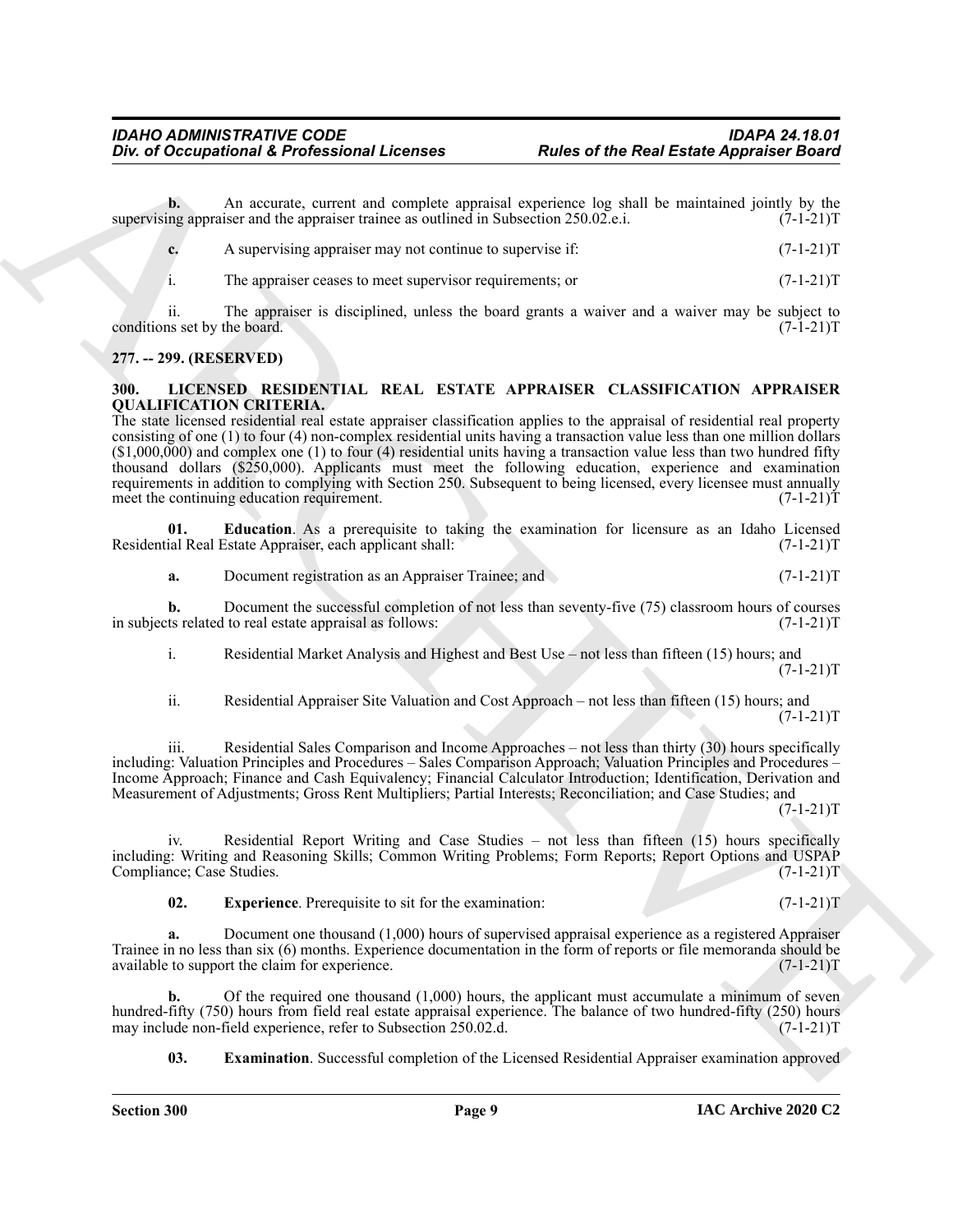by the Board pursuant to the guidelines of the Appraisal Qualifications Board. (7-1-21)T

#### <span id="page-9-0"></span>**301. -- 349. (RESERVED)**

#### <span id="page-9-2"></span><span id="page-9-1"></span>**350. CERTIFIED RESIDENTIAL REAL ESTATE APPRAISER CLASSIFICATION APPRAISER QUALIFICATION CRITERIA.**

The State Certified Residential Real Estate Appraiser classification applies to the appraisal of residential properties of four (4) or less units without regard to transaction value or complexity. Applicants must meet the following education, experience and examination requirements in addition to complying with Section 250. Subsequent to being certified every licensee must annually meet the continuing education requirement.  $(7-1-21)\bar{T}$ 

<span id="page-9-3"></span>**01. Education**. As a prerequisite to taking the examination for licensure as an Idaho Certified ial Real Estate Appraiser, each applicant shall:  $(7-1-21)T$ Residential Real Estate Appraiser, each applicant shall:

**a.** Hold a Bachelor's degree in any field of study from an accredited degree-granting college or y, or meet one of the following options:  $(7-1-21)$ university, or meet one of the following options:

i. Possession of an Associate's degree in a field of study related to business administration, accounting, finance, economics or real estate; or (7-1-21)T

One of Occupational K Professional Licenses<br>
Fuller of the Real Easts Appearing Road<br>
Mathematic United Sections 2014<br>
Mathematic Section 2014 (1997)<br>
Mathematic Section 2014 (1997)<br>
Mathematic Section 2014 (1997)<br>
Mathem ii. Successful completion of thirty (30) semester hours of college-level courses that cover each of the following specific topic areas and hours: English composition (three (3) semester hours), microeconomics (three (3) semester hours), macroeconomics (three (3) semester hours), finance (three (3) semester hours), algebra, geometry or higher mathematics (three (3) semester hours), statistics (three (3) semester hours), computer science (three (3) semester hours), business or real estate law (three (3) semester hours), and two (2) elective courses in any of the topics listed above or in accounting, geography, agricultural economics, business management, or real estate (three (3) semester hours each); or  $(7-1-21)$  $(3)$  semester hours each); or

iii. Successful completion of at least thirty (30) semester hours of College Level Examination Program® (CLEP®) examinations from each of the following subject matter areas: college algebra (three (3) semester hours), college composition (six (6) semester hours), college composition modular (three (3) semester hours), college mathematics (six (6) semester hours), principles of macroeconomics (three (3) semester hours), principles of microeconomics (three (3) semester hours), introductory business law (three (3) semester hours), and information systems (three (3) semester hours), or (7-1-21)T

iv. Any combination of the above criteria (within Subsections 350.01.a.ii. and 350.01.a.iii. of these at ensures coverage of all topics and hours identified in Subsection 350.01.a.ii. (7-1-21) rules) that ensures coverage of all topics and hours identified in Subsection 350.01.a.ii.

**b.** As an alternative to the requirements in Subsection 350.01.a., above, individuals who have held a Licensed Residential credential for a minimum of five (5) years may qualify as meeting the requirements of Subsection 350.01.a., if it is established that there is no record of any adverse, final, and non-appealable disciplinary action affecting the Licensed Residential appraiser's legal eligibility to engage in appraisal practice within the five (5) years immediately preceding the date of application for a Certified Residential license. (7-1-21)T

**c.** Document registration as an Appraiser Trainee and completion of the education required for licensure as a Licensed Residential Real Estate Appraiser, or hold a current license as a Licensed Residential Real Estate Appraiser; and (7-1-21)T

**d.** Document the successful completion of not less than fifty (50) classroom hours of courses in related to real estate appraisal as follows:  $(7-1-21)$ subjects related to real estate appraisal as follows:

Statistics, Modeling and Finance: not less than fifteen (15) hours, specifically including Statistics; Valuation Models (AVM's and Mass Appraisal); and Real Estate Finance; and (7-1-21)T

ii. Advanced Residential Applications and Case Studies: not less than fifteen (15) hours, specifically including Complex Property, Ownership and Market Conditions; Deriving and Supporting Adjustments; Residential Market Analysis; and Advanced Case Studies; and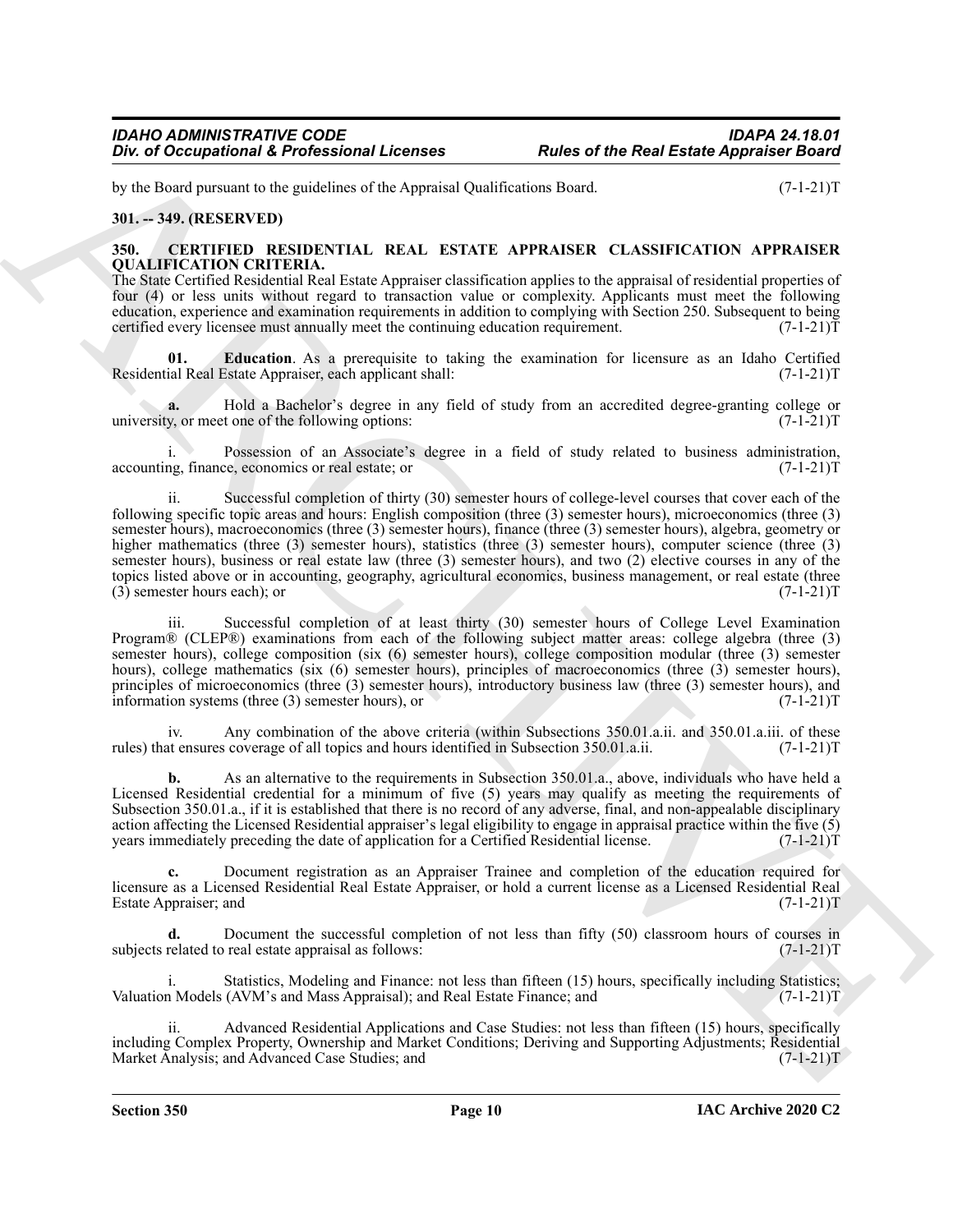iii. Appraisal Subject Matter Electives: not less than twenty (20) hours, and may include hours over the n shown in Subsection 350.01.d. of these rules.  $(7-1-21)T$ minimum shown in Subsection  $350.01$ .d. of these rules.

<span id="page-10-4"></span>**02. Experience**. Experience is a prerequisite to sit for the licensure examination:  $(7-1-21)T$ 

**a.** Document one thousand five hundred (1,500) hours of appraisal experience in no less than twelve (12) months (see Subsection 250.02). Experience documentation in the form of reports or file memoranda should be available to support the claim for experience. (7-1-21)T

**b.** One thousand two hundred (1,200) hours of the experience shall be from residential field appraisal experience. The balance of three hundred (300) hours may include non-field experience, refer to Subsection 250.02.d.  $(7-1-21)T$ 

**c.** Examination. Successful completion of the Certified Residential Appraiser examination approved oard pursuant to the guidelines of the Appraisal Qualifications Board. (7-1-21) by the Board pursuant to the guidelines of the Appraisal Qualifications Board.

#### <span id="page-10-0"></span>**351. -- 399. (RESERVED)**

#### <span id="page-10-2"></span><span id="page-10-1"></span>**400. CERTIFIED GENERAL REAL ESTATE APPRAISER CLASSIFICATION APPRAISER QUALIFICATION CRITERIA.**

The State Certified General Real Estate Appraiser classification applies to the appraisal of all types of real property. Applicants must meet the following examination, education, and experience requirements in addition to complying with Section 250. Subsequent to being certified, an individual must meet the continuing education requirement.

 $(7-1-21)T$ 

**01. Education**. As a prerequisite to taking the examination for licensure as an Idaho Certified General ate Appraiser, each applicant shall: (7-1-21) Real Estate Appraiser, each applicant shall:

<span id="page-10-3"></span>**a.** Hold a Bachelor's degree or higher from an accredited degree-granting college or university; and  $(7-1-21)T$ 

**b.** Document registration as an Appraiser Trainee and document the successful completion of not less than two hundred twenty-five (225) classroom hours of courses in subjects related to real estate appraisal as follows:  $(7-1-21)T$ 

i. Statistics, Modeling and Finance: not less than fifteen (15) hours, specifically including Statistics; Valuation Models (AVM's and Mass Appraisal), and Real Estate Finance; (7-1-21)T

ii. General Appraiser Market Analysis and Highest and Best Use: not less than thirty (30) hours;  $(7-1-21)T$ 

iii. General Appraiser Sales Comparison Approach: not less than thirty (30) hours, specifically including Value Principles, Procedures, Identification and Measurement of Adjustments, Reconciliation, and Case Studies; (7-1-21)T

iv. General Appraiser Site Valuation and Cost Approach: not less than thirty (30) hours; (7-1-21)T

One of Occupational & Professional Licenses<br>
Roles of the Real Easte Appendix Road<br>
interaction (Solven Mole) at the state in the state that the state is the state of the state of the State interaction<br>
with the state of General Appraiser Income Approach: not less than sixty (60) hours, specifically including Overview, Compound Interest, Lease Analysis, Income Analysis, Vacancy and Collection Law, Estimating Operating Expenses and Reserves, Reconstructed Income and Expense Statement, Stabilized Net Operating Income Estimate, Direct Capitalization, Discounted Cash Flow, Yield Capitalization, Partial Interest, and Case Studies; (7-1-21)T

General Appraiser Report Writing and Case Studies: not less than thirty (30) hours, specifically including Writing and Reasoning Skills, Common Writing Problems, Report Options and USPAP Compliance, and Case Studies; and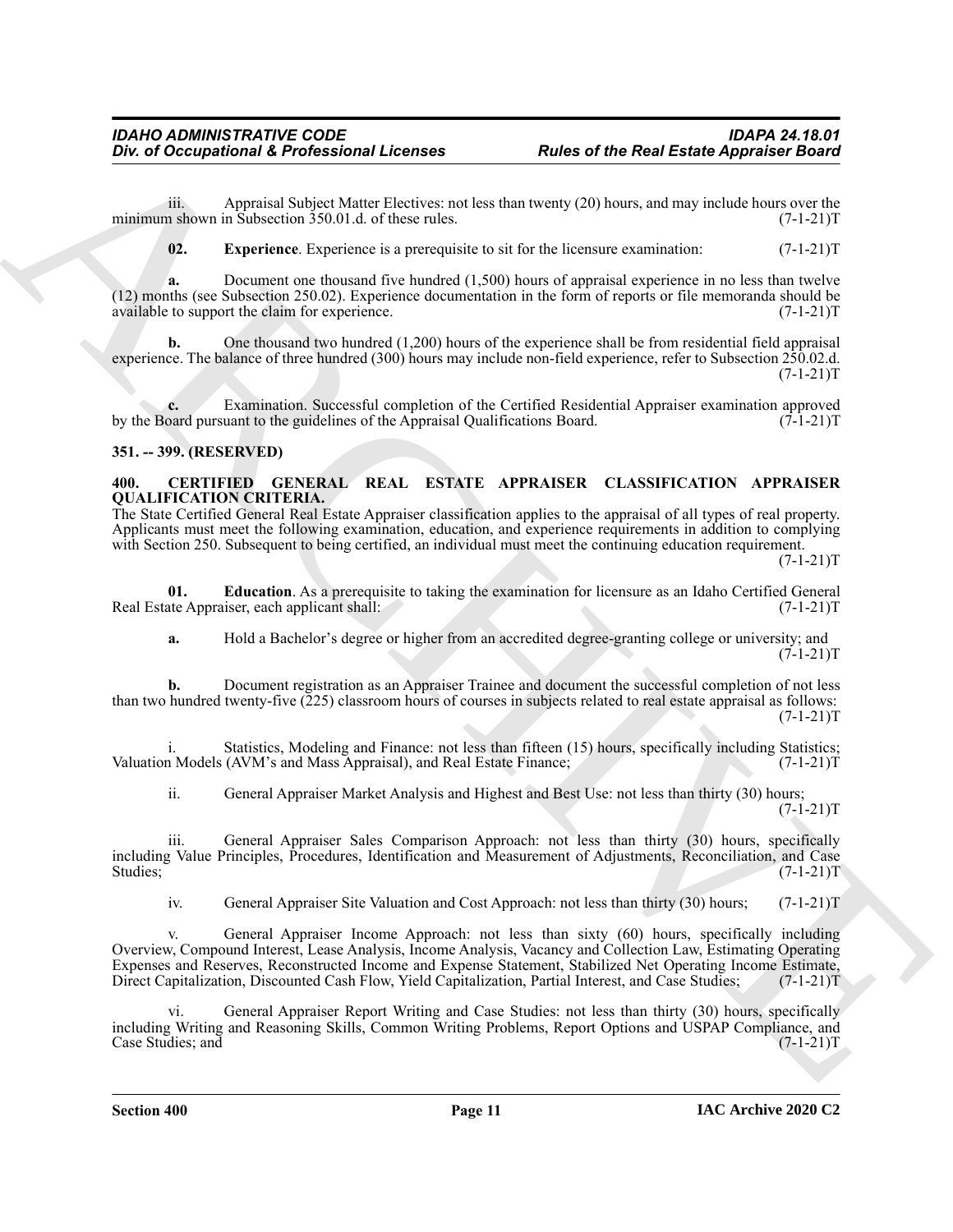vii. Appraisal Subject Matter Electives: not less than thirty (30) hours, and may include hours over the a shown in Subsection 400.01.b. of these rules; or minimum shown in Subsection  $400.01$  b. of these rules; or

**c.** Document licensure as a Licensed Residential Real Estate Appraiser and the successful completion of not less than one hundred fifty (150) classroom hours of courses in subjects related to real estate appraisal as follows:  $(7-1-21)T$ 

i. Statistics, Modeling and Finance: not less than fifteen (15) hours, specifically including Statistics; Valuation Models (AVM's and Mass Appraisal); and Real Estate Finance; and (7-1-21) T

ii. General Appraiser Market Analysis and Highest and Best Use: not less than fifteen (15) hours; and  $(7-1-21)T$ 

iii. General Appraiser Sales Comparison Approach: not less than fifteen (15) hours, specifically including Value Principles, Procedures, Identification and Measurement of Adjustments, Reconciliation, and Case Studies; and (7-1-21)T

iv. General Appraiser Site Valuation and Cost Approach: not less than fifteen (15) hours; and  $(7-1-21)T$ 

One of Occupation's *K* Portrash Software and the team of the Real Easts Appendix Real<br>
maintain shows in Some Real Course and Los Universal loss denotes the state of the state of the Real Course in the<br>
maintain shows th v. General Appraiser Income Approach: not less than forty-five (45) hours, specifically including Overview, Compound Interest, Lease Analysis, Income Analysis, Vacancy and Collection Law, Estimating Operating Expenses and Reserves, Reconstructed Income and Expense Statement, Stabilized Net Operating Income Estimate, Direct Capitalization, Discounted Cash Flow, Yield Capitalization, Partial Interest, and Case Studies; and (7-1-21)T

vi. General Appraiser Report Writing and Case Studies: not less than fifteen (15) hours, specifically including Writing and Reasoning Skills, Common Writing Problems, Report Options and USPAP Compliance, and Case Studies; and

vii. Appraisal Subject Matter Electives: not less than thirty (30) hours. and may include hours over the n shown in Subsection 400.01.c.; or minimum shown in Subsection  $400.01.c.;$  or

**d.** Document licensure as a Certified Residential Real Estate Appraiser and the successful completion of not less than one hundred five (105) classroom hours of courses in subjects related to real estate appraisal as follows: (7-1-21)  $f_{0}$  follows:  $(7-1-21)$ T

i. General Appraiser Market Analysis and Highest and Best Use: not less than fifteen (15) hours; and  $(7-1-21)T$ 

ii. General Appraiser Sales Comparison Approach: not less than fifteen (15) hours, specifically including Value Principles, Procedures, Identification and Measurement of Adjustments, Reconciliation, and Case Studies; and (7-1-21)T

iii. General Appraiser Site Valuation and Cost Approach: not less than fifteen (15) hours; and

 $(7-1-21)T$ 

iv. General Appraiser Income Approach: not less than forty-five (45) hours, specifically including Overview, Compound Interest, Lease Analysis, Income Analysis, Vacancy and Collection Law, Estimating Operating Expenses and Reserves, Reconstructed Income and Expense Statement, Stabilized Net Operating Income Estimate, Direct Capitalization, Discounted Cash Flow, Yield Capitalization, Partial Interest, and Case Studies; and (7-1-21)T

General Appraiser Report Writing and Case Studies: not less than fifteen (15) hours, specifically including Writing and Reasoning Skills, Common Writing Problems, Report Options and USPAP Compliance, and Case Studies. (7-1-21)T

<span id="page-11-0"></span>**02.** Experience. Experience is a prerequisite to sit for the licensure examination:  $(7-1-21)$ T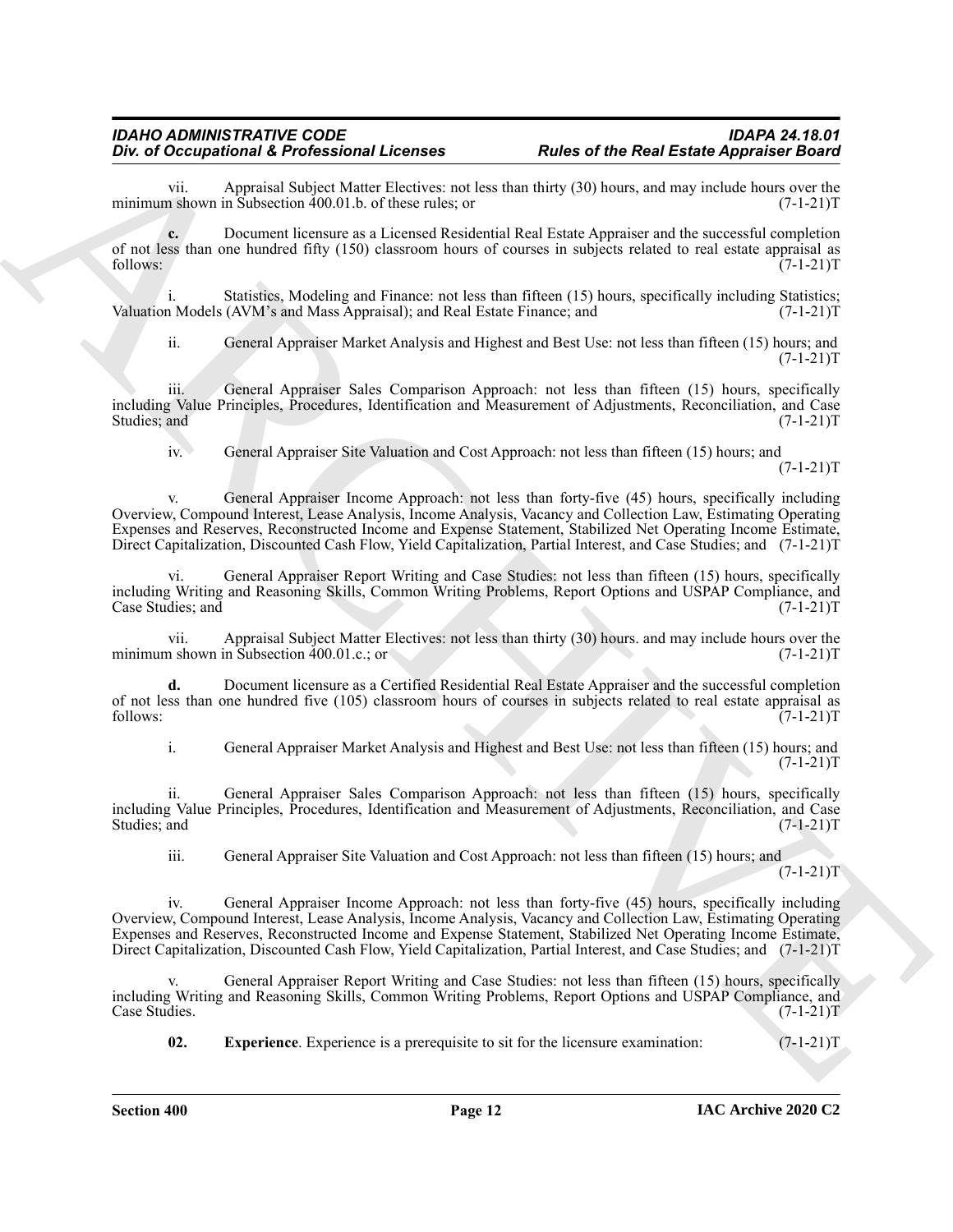**a.** Document three thousand (3,000) hours of appraisal experience in no less than eighteen (18) months (See Subsection 250.02). Experience documentation in the form of reports or file memoranda should be available to support the claim for experience. (7-1-21) available to support the claim for experience.

**b.** One thousand five hundred (1,500) hours of the experience must be non-residential appraisal experience. The balance of one thousand five hundred  $(1,500)$  hours may be solely residential experience or can include up to five hundred  $(500)$  hours of non-field experience as outlined in Subsection 250.02.d.  $(7-1-2$ include up to five hundred (500) hours of non-field experience as outlined in Subsection 250.02.d.

Examination. Successful completion of the Certified General Appraiser examination approved by the Board pursuant to the guidelines of the Appraisal Qualifications Board.  $(7-1-21)$ T

#### <span id="page-12-1"></span><span id="page-12-0"></span>**401. CONTINUING EDUCATION.**

All certified/licensed appraisers must comply with the following continuing education requirements: (7-1-21)T

<span id="page-12-5"></span>**01. Purpose of Continuing Education**. The purpose of continuing education is to ensure that the appraiser participates in a program that maintains and increases his skill, knowledge and competency in real estate appraising.  $(7-1-21)T$ appraising. (7-1-21)T

<span id="page-12-4"></span>**02. Hours Required**. The equivalent of thirty (30) classroom hours of instruction in courses or seminars during the twenty-four (24) months prior to renewal is required. If the licensee completes two (2) or more courses having substantially the same content during any one (1) continuing education cycle, the licensee only will receive continuing education credit for one (1) of the courses. (7-1-21) receive continuing education credit for one  $(1)$  of the courses.

**a.** If the educational offering is taken on-line or in a virtual classroom, the course must include successful completion of prescribed course mechanisms required to demonstrate knowledge of the subject matter.  $(7-1-21)T$ 

**b.** Credit toward the classroom hour requirement may be granted only where the length of the nal offering is at least two (2) hours.  $(7-1-21)T$ educational offering is at least two  $(2)$  hours.

One of Occupational & Professional Likes 2nd and the Relational Control of the Relational Control of the Relational Control of the Relational Control of the Control of the Control of the Control of the Control of the Cont **c.** Credit for the classroom hour requirement may be obtained by accredited courses which have been approved by the Appraisal Qualifications Board and by courses approved by Real Estate Appraiser Boards of states with reciprocity with Idaho. All other courses must have approval of the Board, which shall require the continuing education provider to submit the educational course approval application and application fee as set forth in these rules along with the documentation including the instructors and their qualifications, course content, length of course, and its location. Courses shall be approved for a period of four  $(4)$  years.  $(7-1-21)$ its location. Courses shall be approved for a period of four (4) years.

**d.** Once every twenty-four (24) months, Idaho State Certified/Licensed Real Estate Appraisers and registered trainees will be required to attend an approved seven (7) hour USPAP update course or the equivalent. The course must cover the most recent USPAP edition. (7-1-21) course must cover the most recent USPAP edition.

<span id="page-12-2"></span>**03. Credit for Appraisal Educational Processes and Programs**. Continuing education credit may also be granted for participation, other than as a student, in appraisal educational processes and programs. Examples of activities for which credit may be granted are teaching, program development, authorship of textbooks, or similar activities which are determined to be equivalent to obtaining continuing education. Credit for educational processes and programs continuing education shall not exceed one-half (1/2) of the total continuing education credits required for a renewal period. (7-1-21)T

<span id="page-12-3"></span>**04. Credit for Attending the Licensure Board Meetings**. Continuing education credit may be granted for a maximum of two (2) hours each continuing education cycle for time spent attending one (1) Board meeting. Members of the board shall not be entitled to continuing education credit for board service. (7-1-21)T meeting. Members of the board shall not be entitled to continuing education credit for board service.

<span id="page-12-6"></span>**05. Requirement When a Certificate/License Is Canceled**. For each year (less than five (5)) in which a license is lapsed, canceled, or otherwise non-renewed, fifteen (15) hours of continuing education must be documented, including a seven (7) hour USPAP update course, prior to reinstatement. The course must cover the most recent USPAP edition. (7-1-21) most recent USPAP edition.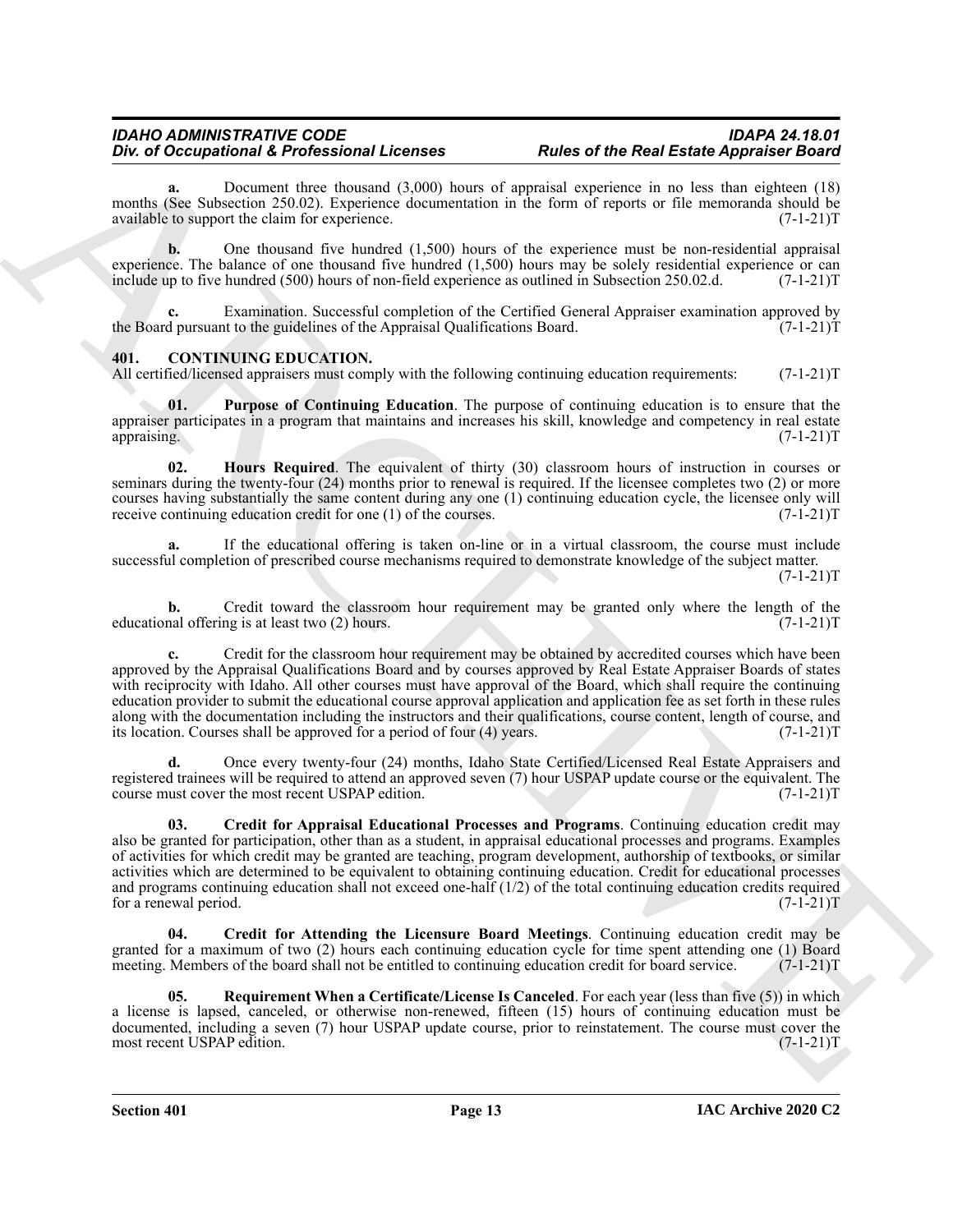#### <span id="page-13-0"></span>**402. -- 449. (RESERVED)**

#### <span id="page-13-13"></span><span id="page-13-1"></span>**450. RECIPROCITY.**

Applicant must comply with Section 54-4115, Idaho Code, and Submit current notarized statement verifying certification/licensure in good standing in another state certification/licensure in good standing in another state

#### <span id="page-13-2"></span>**451. -- 499. (RESERVED)**

#### <span id="page-13-17"></span><span id="page-13-14"></span><span id="page-13-3"></span>**500. TEMPORARY PRACTICE.**

ARCHIVE **01. Requirements for Issuance**. A permit to temporarily practice may be issued to individuals coming to Idaho who are certified/licensed in another state and are either transferring to Idaho or have a temporary<br>assignment in Idaho. (7-1-21) assignment in Idaho.

<span id="page-13-16"></span>**02. Proof of Current Certification or Licensure**. The applicant must be listed on the National Registry, maintained by the Appraisal Subcommittee, as current and in good standing and comply with Section 54-<br>4115(3), Idaho Code, regarding irrevocable consent. (7-1-21)  $4115(3)$ , Idaho Code, regarding irrevocable consent.

<span id="page-13-15"></span>**03. Assignments and Length of Time Permit Will Be Issued**. Permit to temporarily practice will be issued on a per appraisal assignment basis for a period not to exceed six (6) months. A temporary permit may be extended one (1) time only. (7-1-21) extended one  $(1)$  time only.

#### <span id="page-13-4"></span>**501. -- 524. (RESERVED)**

#### <span id="page-13-12"></span><span id="page-13-5"></span>**525. DISCIPLINE.**

The Board may impose a civil fine not to exceed one thousand dollars  $(\$1,000)$  upon a licensed or certified real estate appraiser for each violation of Section 54-4107(1), Idaho Code.  $(7-1-21)$ appraiser for each violation of Section  $54-4107(1)$ , Idaho Code.

#### <span id="page-13-6"></span>**526. -- 539. (RESERVED)**

#### <span id="page-13-11"></span><span id="page-13-7"></span>**540. APPRAISALS IN LITIGATION.**

Licensed or certified appraisers providing opinions of value in litigation shall comply with USPAP Standard 1 including maintaining a work file in support of the opinion of value in litigation. (7-1-21) including maintaining a work file in support of the opinion of value in litigation.

#### <span id="page-13-8"></span>**541. -- 699. (RESERVED)**

#### <span id="page-13-18"></span><span id="page-13-9"></span>**700. UNIFORM STANDARDS OF PROFESSIONAL APPRAISAL PRACTICE/CODE OF ETHICS.**

The Uniform Standards of Professional Practice, excluding standards 7, 8, 9, and 10, as published by the Appraisal Foundation and referenced in Section 004, are hereby adopted as the rules of conduct and code of ethics for all Real<br>Estate Appraisers licensed under Title 54, Chapter 41, Idaho Code, and these rules. (7-1-21)T Estate Appraisers licensed under Title 54, Chapter 41, Idaho Code, and these rules.

#### <span id="page-13-10"></span>**701. -- 999. (RESERVED)**